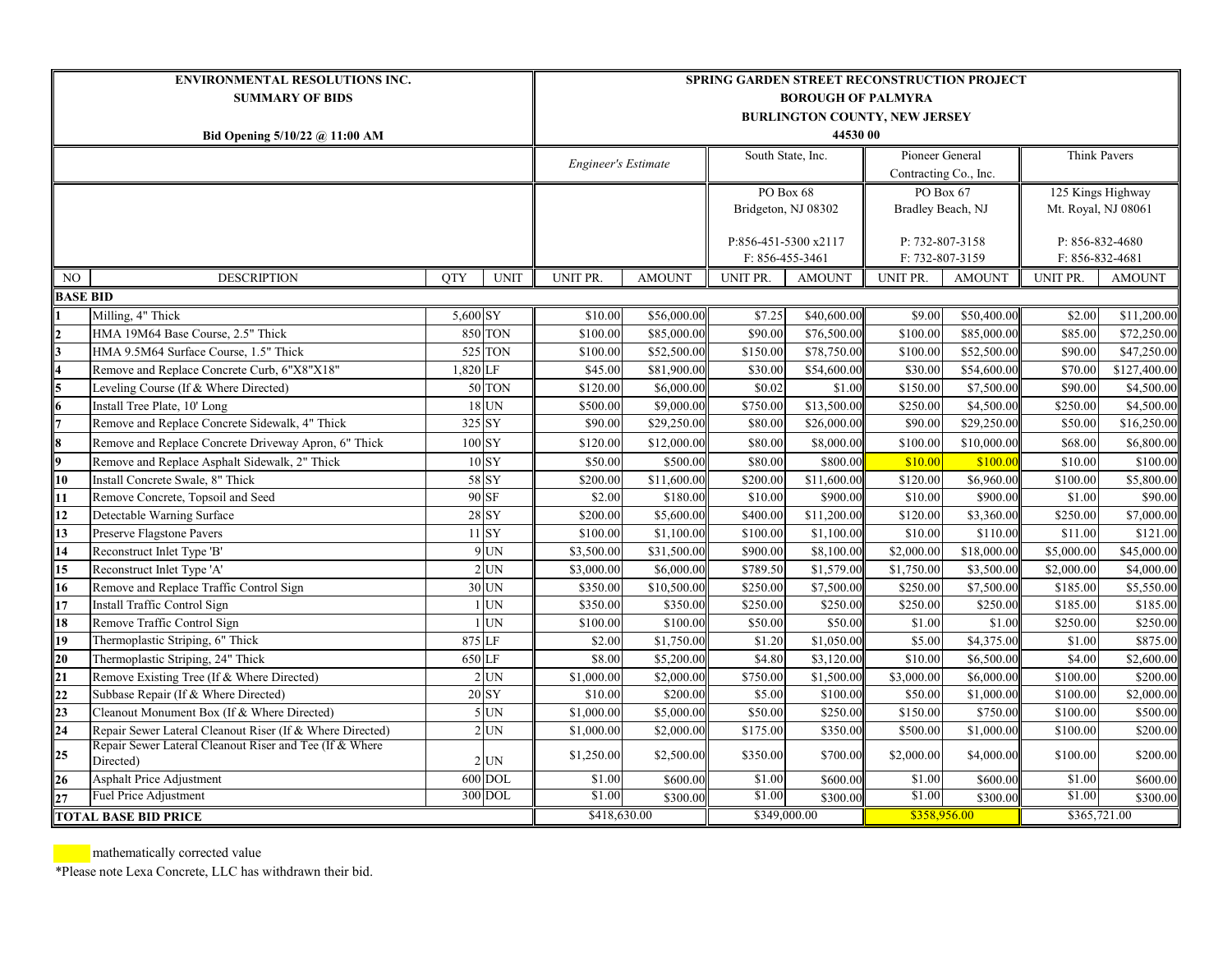| <b>ENVIRONMENTAL RESOLUTIONS INC.</b> |                                                                      |                           |                            | <b>SPRING GARDEN STREET RECONSTRUCTION PROJECT</b> |                       |                           |                   |                            |                      |                      |                      |  |  |  |
|---------------------------------------|----------------------------------------------------------------------|---------------------------|----------------------------|----------------------------------------------------|-----------------------|---------------------------|-------------------|----------------------------|----------------------|----------------------|----------------------|--|--|--|
| <b>SUMMARY OF BIDS</b>                |                                                                      |                           |                            | <b>BOROUGH OF PALMYRA</b>                          |                       |                           |                   |                            |                      |                      |                      |  |  |  |
|                                       |                                                                      |                           |                            | <b>BURLINGTON COUNTY, NEW JERSEY</b>               |                       |                           |                   |                            |                      |                      |                      |  |  |  |
| Bid Opening 5/10/22 @ 11:00 AM        |                                                                      |                           |                            |                                                    | 44530 00              |                           |                   |                            |                      |                      |                      |  |  |  |
|                                       |                                                                      |                           |                            | Charles Marandino, LLC<br>Command Co., Inc.        |                       |                           | American Asphalt  |                            | Winzinger, Inc.      |                      |                      |  |  |  |
|                                       |                                                                      |                           |                            |                                                    |                       |                           |                   |                            |                      |                      |                      |  |  |  |
|                                       |                                                                      |                           |                            |                                                    | 233 Main Ave.         |                           | 1318 Antwerp Ave. |                            | 100 Main Street      |                      | 1704 Marne Highway   |  |  |  |
|                                       |                                                                      |                           |                            |                                                    | Milmay, NJ 08340-3111 |                           |                   | West Collingswood Heights, |                      | PO Box 537           |                      |  |  |  |
|                                       |                                                                      |                           |                            |                                                    |                       | Egg Harbor City, NJ 08215 |                   | NJ 08059                   |                      | Hainesport, NJ 08036 |                      |  |  |  |
|                                       |                                                                      |                           |                            |                                                    | P: 856-691-9963       |                           | P: 609-965-0399   |                            | P:856-456-2899 x 204 |                      | P: 609-267-8600 x 31 |  |  |  |
|                                       |                                                                      |                           |                            | F: 856-691-5195                                    |                       | F: 609-965-0441           |                   | F: 856-456-6749            |                      | F: 609-267-4079      |                      |  |  |  |
| NO                                    | <b>DESCRIPTION</b>                                                   | <b>OTY</b><br><b>UNIT</b> |                            | UNIT PR.                                           | <b>AMOUNT</b>         | UNIT PR.                  | <b>AMOUNT</b>     | UNIT PR.                   | <b>AMOUNT</b>        | UNIT PR.             | <b>AMOUNT</b>        |  |  |  |
| <b>BASE BID</b>                       |                                                                      |                           |                            |                                                    |                       |                           |                   |                            |                      |                      |                      |  |  |  |
|                                       | Milling, 4" Thick                                                    | 5,600 SY                  |                            | \$5.00                                             | \$28,000.00           | \$7.50                    | \$42,000.00       | \$13.00                    | \$72,800.00          | \$21.00              | \$117,600.00         |  |  |  |
|                                       | HMA 19M64 Base Course, 2.5" Thick                                    |                           | <b>850 TON</b>             | \$90.00                                            | \$76,500.00           | \$112.00                  | \$95,200.00       | \$138.00                   | \$117,300.00         | \$114.00             | \$96,900.00          |  |  |  |
|                                       | HMA 9.5M64 Surface Course, 1.5" Thick                                |                           | <b>525 TON</b>             | \$100.00                                           | \$52,500.00           | \$139.00                  | \$72,975.00       | \$184.00                   | \$96,600.00          | \$123.00             | \$64,575.00          |  |  |  |
|                                       | Remove and Replace Concrete Curb, 6"X8"X18"                          | 1,820 LF                  |                            | \$68.00                                            | \$123,760.00          | \$63.00                   | \$114,660.00      | \$28.00                    | \$50,960.00          | \$55.00              | \$100,100.00         |  |  |  |
| 5                                     | Leveling Course (If & Where Directed)                                |                           | 50 TON                     | \$1.00                                             | \$50.00               | \$135.00                  | \$6,750.00        | \$65.00                    | \$3,250.00           | \$75.00              | \$3,750.00           |  |  |  |
| 6                                     | Install Tree Plate, 10' Long                                         |                           | 18 UN                      | \$400.00                                           | \$7,200.00            | \$380.00                  | \$6,840.00        | \$800.00                   | \$14,400.00          | \$620.00             | \$11,160.00          |  |  |  |
|                                       | Remove and Replace Concrete Sidewalk, 4" Thick                       |                           | 325 SY                     | \$110.00                                           | \$35,750.00           | \$90.00                   | \$29,250.00       | \$76.50                    | \$24,862.50          | \$98.00              | \$31,850.00          |  |  |  |
| 8                                     | Remove and Replace Concrete Driveway Apron, 6" Thick                 |                           | $100$ SY                   | \$120.00                                           | \$12,000.00           | \$140.00                  | \$14,000.00       | \$94.50                    | \$9,450.00           | \$109.00             | \$10,900.00          |  |  |  |
| Q.                                    | Remove and Replace Asphalt Sidewalk, 2" Thick                        |                           | $10$ SY                    | \$50.00                                            | \$500.00              | \$70.00                   | \$700.00          | \$195.00                   | \$1,950.00           | \$181.00             | \$1,810.00           |  |  |  |
| 10                                    | Install Concrete Swale, 8" Thick                                     |                           | 58 SY                      | \$280.00                                           | \$16,240.00           | \$170.00                  | \$9,860.00        | \$126.00                   | \$7,308.00           | \$150.00             | \$8,700.00           |  |  |  |
| 11                                    | Remove Concrete, Topsoil and Seed                                    |                           | 90 SF                      | \$1.00                                             | \$90.00               | \$7.50                    | \$675.00          | \$50.67                    | \$4,560.30           | \$13.00              | \$1,170.00           |  |  |  |
| 12                                    | Detectable Warning Surface                                           |                           | $28\overline{\mathrm{SY}}$ | \$1,400.00                                         | \$39,200.00           | \$300.00                  | \$8,400.00        | \$43.75                    | \$1,225.00           | \$500.00             | \$14,000.00          |  |  |  |
| 13                                    | Preserve Flagstone Pavers                                            |                           | $11$ SY                    | \$50.00                                            | \$550.00              | \$65.00                   | \$715.00          | \$270.00                   | \$2,970.00           | \$100.00             | \$1,100.00           |  |  |  |
| 14                                    | Reconstruct Inlet Type 'B'                                           |                           | $9$ UN                     | \$3,500.00                                         | \$31,500.00           | \$2,710.00                | \$24,390.00       | \$2,400.00                 | \$21,600.00          | \$3,100.00           | \$27,900.00          |  |  |  |
| 15                                    | Reconstruct Inlet Type 'A'                                           |                           | $2$ UN                     | \$2,500.00                                         | \$5,000.00            | \$2,400.00                | \$4,800.00        | \$2,250.00                 | \$4,500.00           | \$2,600.00           | \$5,200.00           |  |  |  |
| 16                                    | Remove and Replace Traffic Control Sign                              |                           | 30 UN                      | \$185.00                                           | \$5,550.00            | \$265.00                  | \$7,950.00        | \$225.00                   | \$6,750.00           | \$400.00             | \$12,000.00          |  |  |  |
| 17                                    | Install Traffic Control Sign                                         |                           | $1$ UN                     | \$183.00                                           | \$183.00              | \$555.00                  | \$555.00          | \$225.00                   | \$225.00             | \$350.00             | \$350.00             |  |  |  |
| 18                                    | Remove Traffic Control Sign                                          |                           | $1$ UN                     | \$200.00                                           | \$200.00              | \$100.00                  | \$100.00          | \$150.00                   | \$150.00             | \$50.00              | \$50.00              |  |  |  |
| 19                                    | Thermoplastic Striping, 6" Thick                                     |                           | 875 LF                     | \$1.00                                             | \$875.00              | \$1.20                    | \$1,050.00        | \$1.20                     | \$1,050.00           | \$1.40               | \$1,225.00           |  |  |  |
| 20 <sub>1</sub>                       | Thermoplastic Striping, 24" Thick                                    |                           | 650 LF                     | \$5.00                                             | \$3,250.00            | \$4.80                    | \$3,120.00        | \$4.80                     | \$3,120.00           | \$5.40               | \$3,510.00           |  |  |  |
| 21                                    | Remove Existing Tree (If & Where Directed)                           |                           | $2$ UN                     | \$50.00                                            | \$100.00              | \$2,000.00                | \$4,000.00        | \$300.00                   | \$600.00             | \$900.00             | \$1,800.00           |  |  |  |
| $\overline{22}$                       | Subbase Repair (If & Where Directed)                                 |                           | 20 SY                      | \$15.00                                            | \$300.00              | \$85.00                   | \$1,700.00        | \$150.00                   | \$3,000.00           | \$27.00              | \$540.00             |  |  |  |
| 23                                    | Cleanout Monument Box (If & Where Directed)                          |                           | $5$ UN                     | \$50.00                                            | \$250.00              | \$125.00                  | \$625.00          | \$800.00                   | \$4,000.00           | \$460.00             | \$2,300.00           |  |  |  |
| 24                                    | Repair Sewer Lateral Cleanout Riser (If & Where Directed)            |                           | $2$ UN                     | \$100.00                                           | \$200.00              | \$1,150.00                | \$2,300.00        | \$1,300.00                 | \$2,600.00           | \$900.00             | \$1,800.00           |  |  |  |
| 25                                    | Repair Sewer Lateral Cleanout Riser and Tee (If & Where<br>Directed) |                           | $2$ UN                     | \$100.00                                           | \$200.00              | \$2,100.00                | \$4,200.00        | \$1,600.00                 | \$3,200.00           | \$1,100.00           | \$2,200.00           |  |  |  |
| 26                                    | Asphalt Price Adjustment                                             |                           | 600 DOL                    | \$1.00                                             | \$600.00              | \$1.00                    | \$600.00          | \$1.00                     | \$600.00             | \$1.00               | \$600.00             |  |  |  |
| 27                                    | Fuel Price Adjustment                                                |                           | 300 DOL                    | \$1.00                                             | \$300.00              | \$1.00                    | \$300.00          | \$1.00                     | \$300.00             | \$1.00               | \$300.00             |  |  |  |
| TOTAL BASE BID PRICE                  |                                                                      |                           |                            |                                                    | \$440,848.00          | \$457,715.00              |                   | \$459,330.80               |                      | \$523,390.00         |                      |  |  |  |

mathematically corrected value

\*Please note Lexa Concrete, LLC has withdrawn their bid.